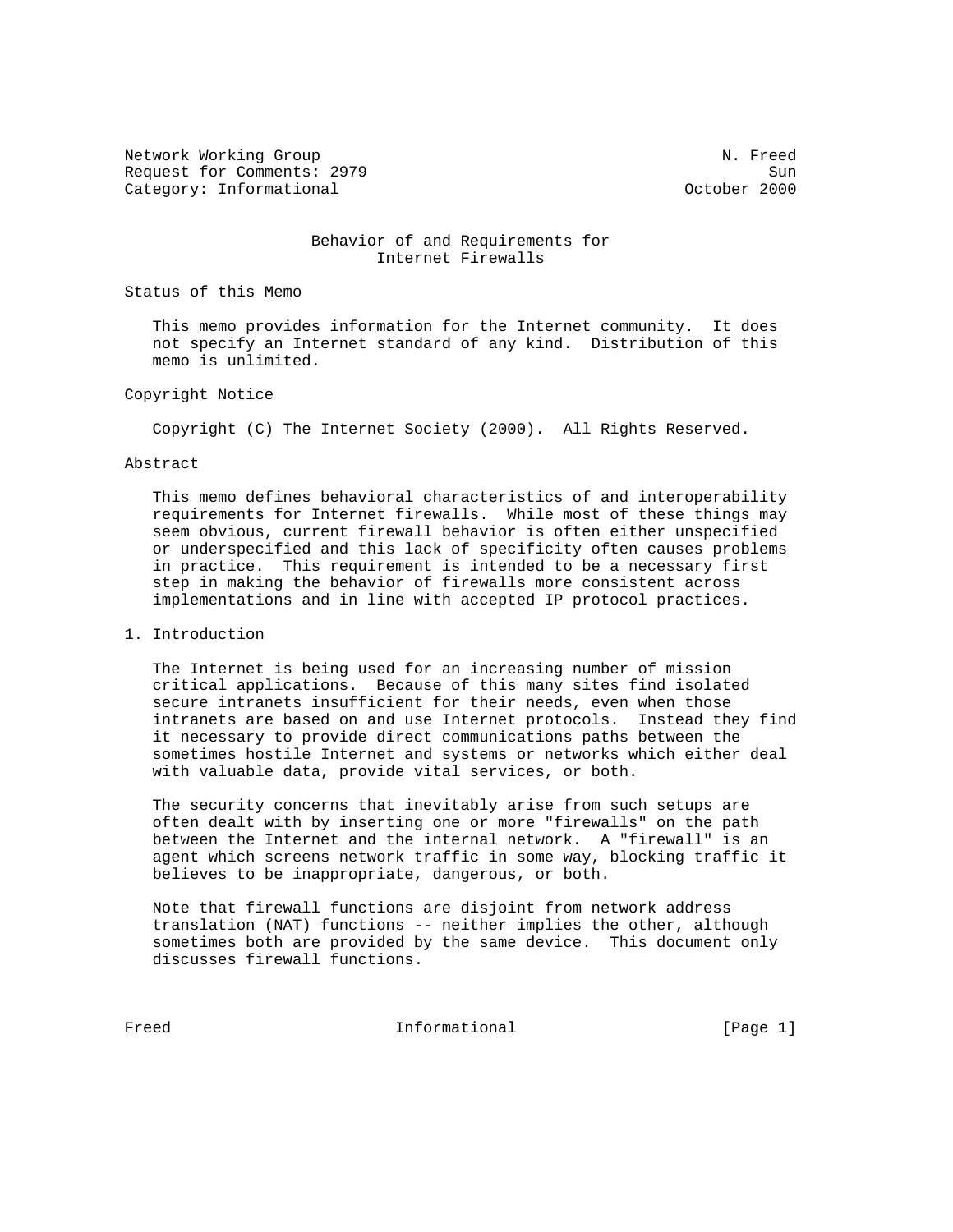1.1. Requirements notation

 This document occasionally uses terms that appear in capital letters. When the terms "MUST", "SHOULD", "MUST NOT", "SHOULD NOT", and "MAY" appear capitalized, they are being used to indicate particular requirements of this specification. A discussion of the meanings of these terms appears in RFC 2119 [2].

2. Characteristics

 Firewalls either act as a protocol end point and relay (e.g., a SMTP client/server or a Web proxy agent), as a packet filter, or some combination of both.

When a firewall acts a protocol end point it may

- (1) implement a "safe" subset of the protocol,
- (2) perform extensive protocol validity checks,
- (3) use an implementation methodology designed to minimize the likelihood of bugs,
- (4) run in an insulated, "safe" environment, or
- (5) use some combination of these techniques in tandem.

 Firewalls acting as packet filters aren't visible as protocol end points. The firewall examines each packet and then

- (1) passes the packet through to the other side unchanged,
- (2) drops the packet entirely, or
- (3) handles the packet itself in some way.

 Firewalls typically base some of their decisions on IP source and destination addresses and port numbers. For example, firewalls may

- (1) block packets from the Internet side that claim a source address of a system on the internal network,
- (2) block TELNET or RLOGIN connections from the Internet to the internal network,
- (3) block SMTP and FTP connections to the Internet from internal systems not authorized to send email or move files,

Freed The Informational The Informational [Page 2]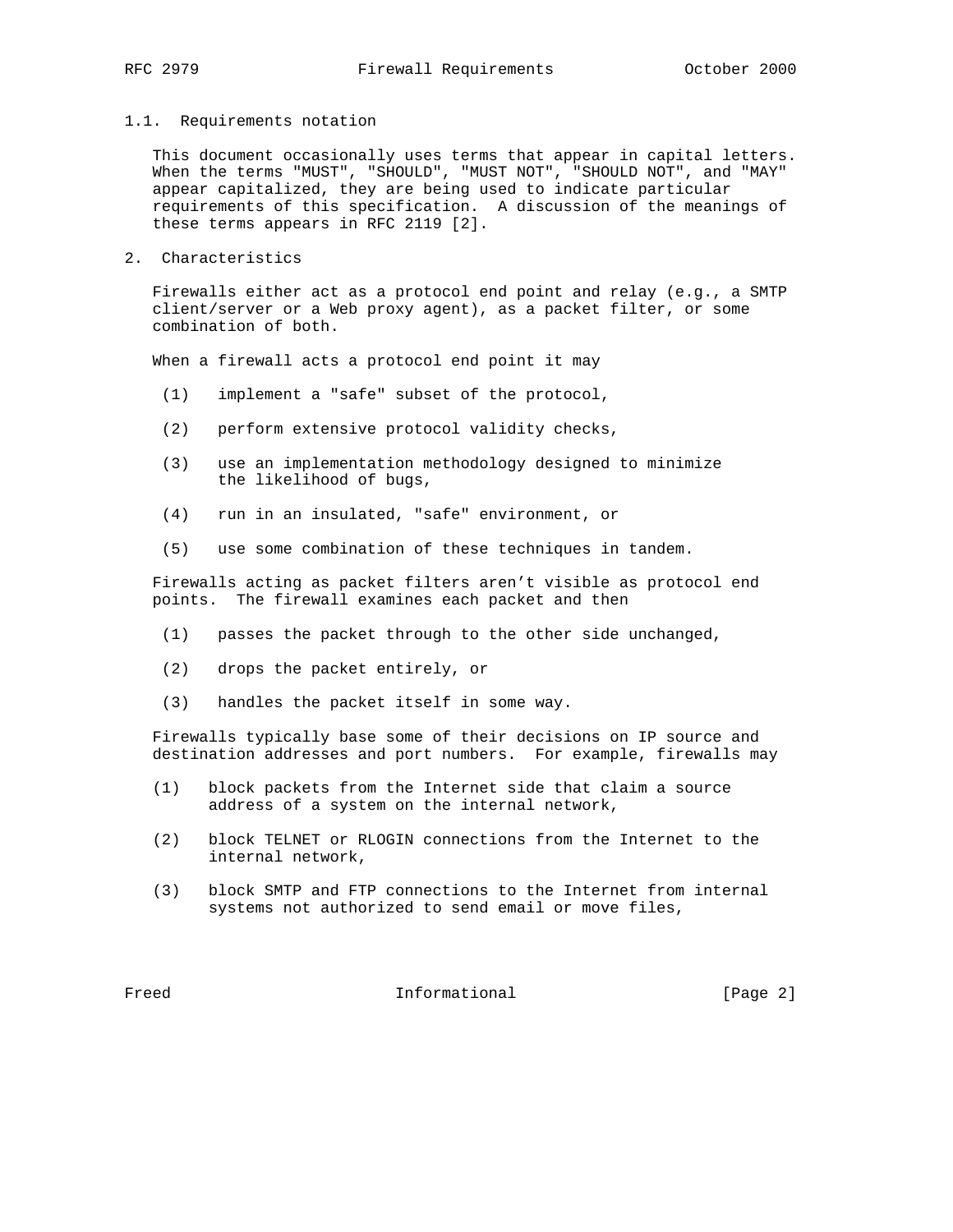- (4) act as an intermediate server in handling SMTP and HTTP connections in either direction, or
- (5) require the use of an access negotiation and encapsulation protocol such as SOCKS [1] to gain access to the Internet, to the internal network, or both.

 (This list of decision criteria is only intended to illustrate the sorts of factors firewalls often consider; it is by no means exhaustive, nor are all firewall products able to perform all the operations on this list.)

3. Firewall Requirements

 Applications have to continue to work properly in the presence of firewalls. This translates into the following transparency rule:

 The introduction of a firewall and any associated tunneling or access negotiation facilities MUST NOT cause unintended failures of legitimate and standards-compliant usage that would work were the firewall not present.

 A necessary corollary to this requirement is that when such failures do occur it is incumbent on the firewall and associated software to address the problem: Changes to either implementations of existing standard protocols or the protocols themselves MUST NOT be necessary.

 Note that this requirement only applies to legitimate protocol usage and gratuitous failures -- a firewall is entitled to block any sort of access that a site deems illegitimate, regardless of whether or not the attempted access is standards-compliant. This is, after all, the primary reason to have a firewall in the first place.

 Also note that it is perfectly permissible for a firewall to provide additional facilities applications can use to authenticate or authorize various sorts of connections, and for the firewall to be configurable to require the use of such facilities. The SOCKS protocol [1] is one example of such a facility. However, the firewall MUST also allow configurations where such facilities are not required for traversal.

Freed Theorem Informational Theorem Informational [Page 3]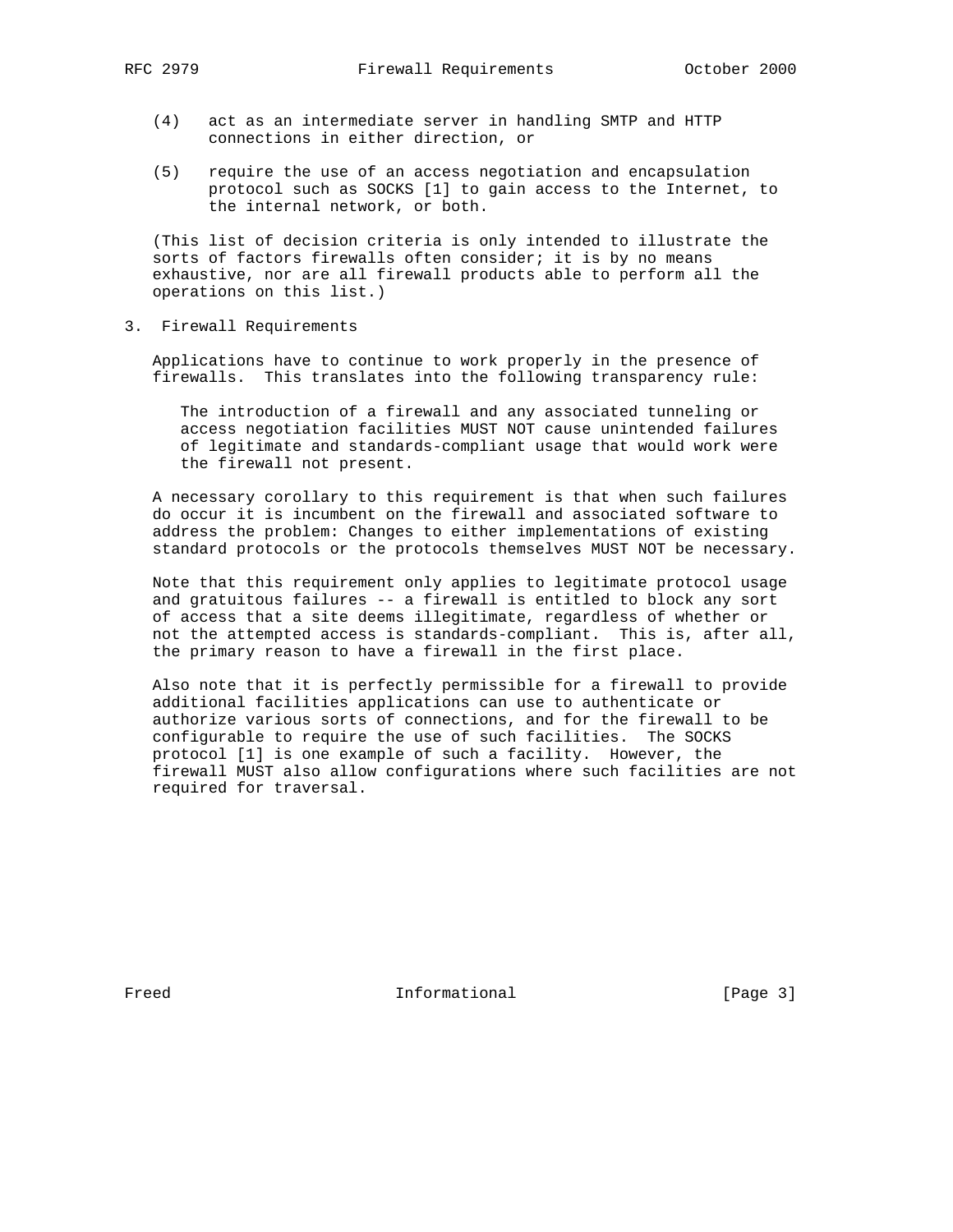# 3.1. Examples

 The following sections provide some examples of how the transparency rule actually applies to some specific protocols.

#### 3.1.1. Path MTU Discovery and ICMP

 ICMP messages are commonly blocked at firewalls because of a perception that they are a source of security vulnerabilities. This often creates "black holes" for Path MTU Discovery [3], causing legitimate application traffic to be delayed or completely blocked when talking to systems connected via links with small MTUs.

 By the transparency rule, a packet-filtering router acting as a firewall which permits outgoing IP packets with the Don't Fragment (DF) bit set MUST NOT block incoming ICMP Destination Unreachable / Fragmentation Needed errors sent in response to the outbound packets from reaching hosts inside the firewall, as this would break the standards-compliant usage of Path MTU discovery by hosts generating legitimate traffic.

 On the other hand, it's proper (albeit unfriendly) to block ICMP Echo and Echo Reply messages, since these form a different use of the network, or to block ICMP Redirect messages entirely, or to block ICMP DU/FN messages which were not sent in response to legitimate outbound traffic.

# 3.1.2. SMTP Extensions

 The original SMTP protocol [4] didn't provide a mechanism for negotiating protocol extensions. When this was added [5], some firewall implementations reacted by simply adding the EHLO command to the list of accepted commands. Unfortunately, this is not sufficient: What is necessary is for the firewall to scan the list of EHLO responses and only allow the ones the firewalls understands through. If this isn't done the client and server can end up agreeing to use an extension the firewalls doesn't understand, which can then lead to unnecessary protocol failures.

4. Application Requirements

 Firewalls are a fact of life that application protocols must face. As such, application protocols SHOULD be designed to facilitate operation across firewalls, as long as such design choices don't adversely impact the application in other ways. In addition, application protocol specifications MAY include material defining requirements firewalls must meet to properly handle a given application protocol.

Freed Informational [Page 4]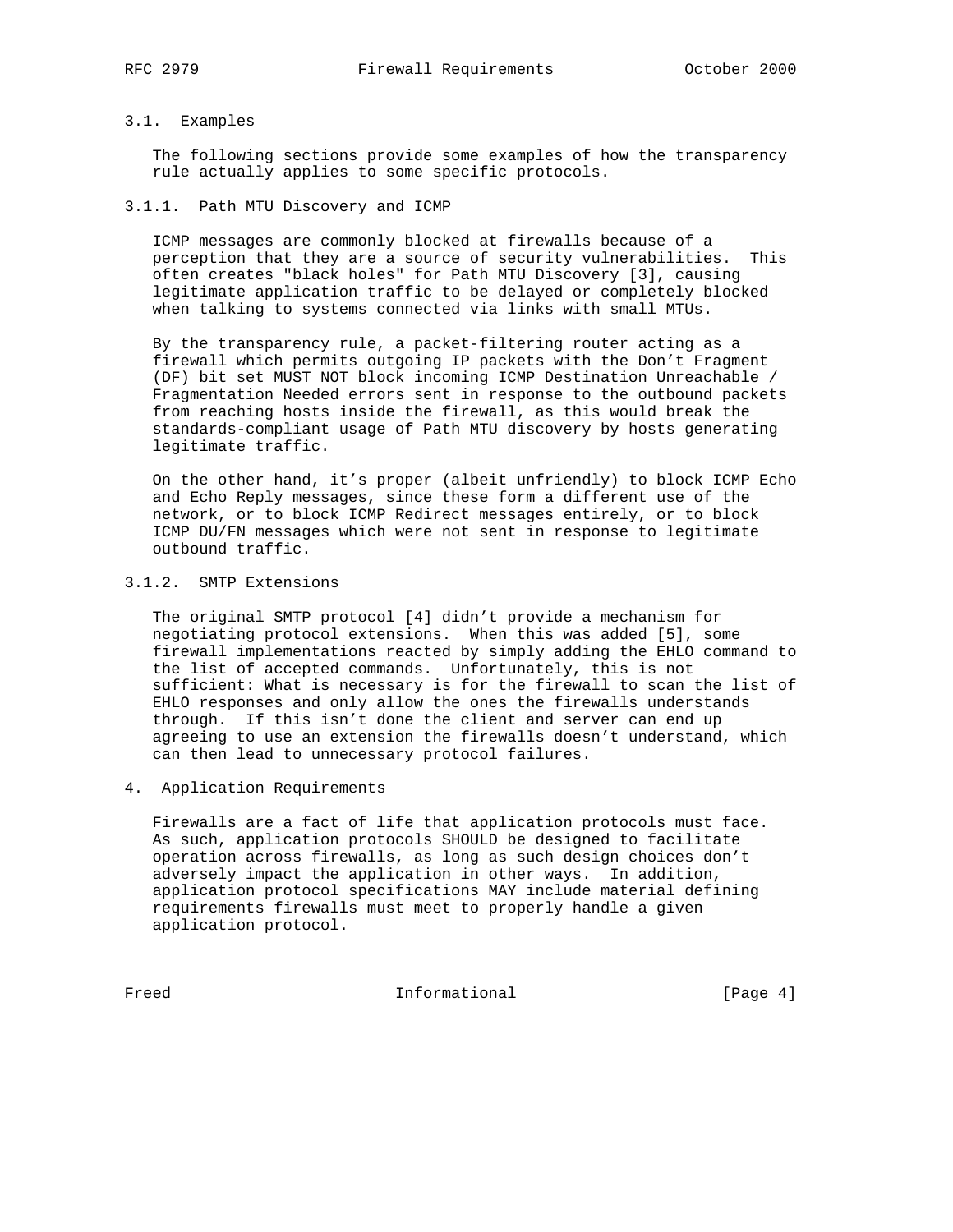Examples of proper and improper application protocol design include:

- (1) Wrapping a new protocol around HTTP and using port 80 because it is likely to be open isn't a good idea, since it will eventually result in added complexity in firewall handling of port 80.
- (2) Defining a secure subset of a protocol is a good idea since it simplifies the firewall design process.
- (3) Specificating an appropriate firewall traversal mechanism if one exists is a good idea.
- (4) Registering a separate port for new protocols is a good idea.
- 5. Security Considerations

 Good security may occasionally result in interoperability failures between components. This is understood. However, this doesn't mean that gratuitous interoperability failures caused by security components are acceptable.

 The transparency rule impacts security to the extent that it precludes certain simpleminded firewall implementation techniques. Firewall implementors must therefore work a little harder to achieve a given level of security. However, the transparency rule in no way prevents an implementor from achieving whatever level of security is necessary. Moreover, a little more work up front results in better security in the long run. Techniques that do not interfere with existing services will almost certainly be more widely deployed than ones that do interfere and prevent people from performing useful work.

 Some firewall implementors may claim that the burden of total transparency is overly onerous and that adequate security cannot be achieved in the face of such a requirement. And there is no question that meeting the transparency requirement is more difficult than not doing so.

 Nevertheless, it is important to remember that the only perfectly secure network is one that doesn't allow any data through at all and that the only problem with such a network is that it is unusable. Anything less is necessarily a tradeoff between usability and security. At present firewalls are being circumvented in ad hoc ways because they don't meet this transparency requirement and this necessarily weakens security dramatically. In other words, the only

Freed Theorem Informational Theorem Informational [Page 5]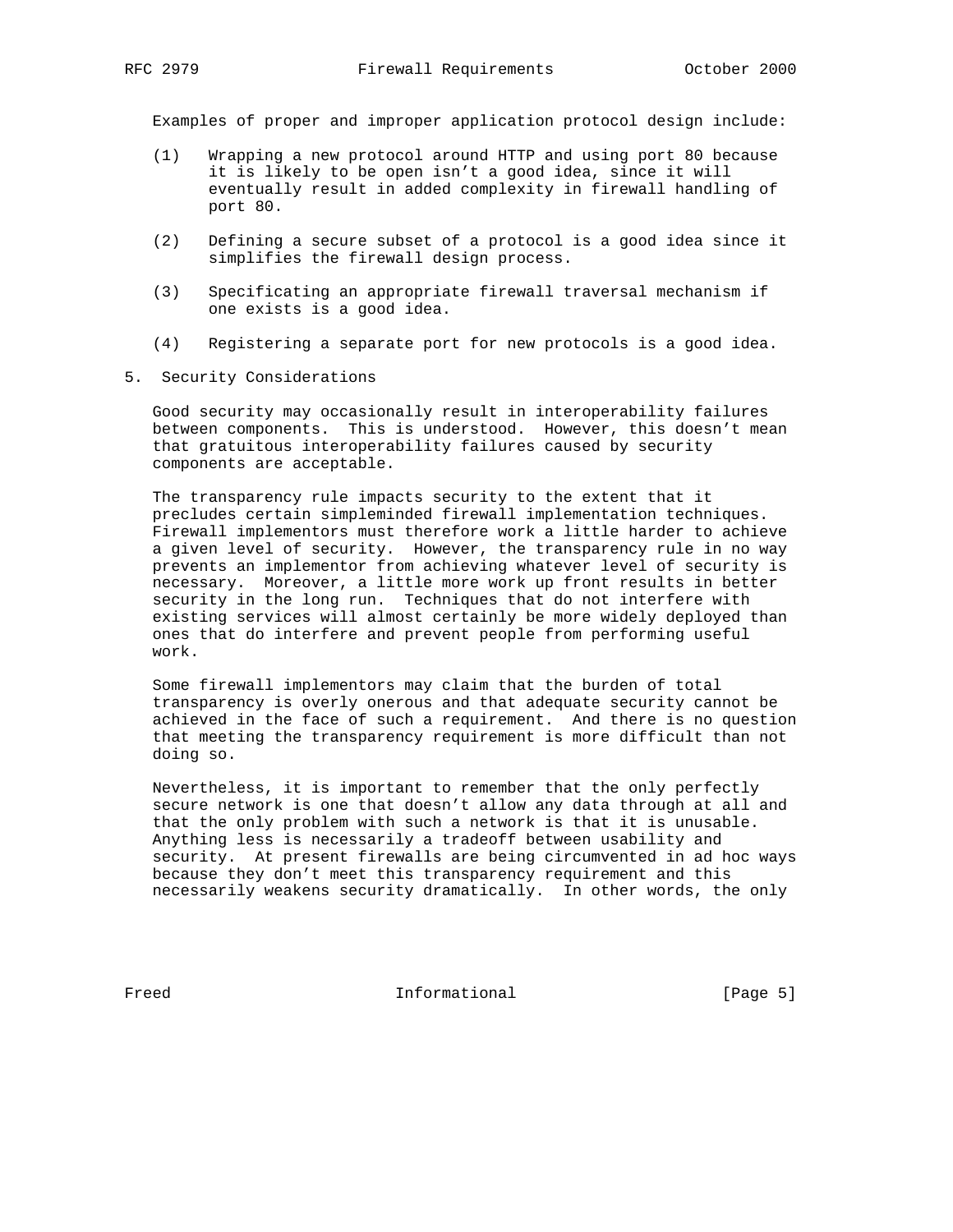reason that some firewalls remain in use is because they have essentially been disabled. As such, one reason to have a transparency requirement is to IMPROVE security.

6. Acknowlegements

 Bill Sommerfeld provided the text for the Path MTU Discovery example. This document has benefited from discussions with a number of people, including but not limited to: Brian Carpenter, Leslie Daigle, John Klensin, Elliot Lear, and Keith Moore.

- 7. References
	- [1] Leech, M., Ganis, M., Lee, Y., Kuris, R., Koblas, D. and L. Jones, "SOCKS Protocol Version 5", RFC 1928, April, 1996.
	- [2] Bradner, S., "Key Words for Use in RFCs to Indicate Requirement Levels", BCP 14, RFC 2119, March 1997.
	- [3] Mogul, J. and S. Deering, "Path MTU discovery", RFC 1191, November 1990.
	- [4] Postel, J., "Simple Mail Transfer Protocol", STD 10, RFC 821, August 1982.
	- [5] Klensin, J., Freed, N., Rose, M., Stefferud, E. and D. Crocker, "SMTP Service Extensions", STD 10, RFC 1869, November 1995.
- 8. Author's Address

 Ned Freed Sun Microsystems 1050 Lakes Drive West Covina, CA 91790 USA

 Phone: +1 626 919 3600 Fax: +1 626 919 3614 EMail: ned.freed@innosoft.com

Freed Theorem Informational Theorem Informational [Page 6]